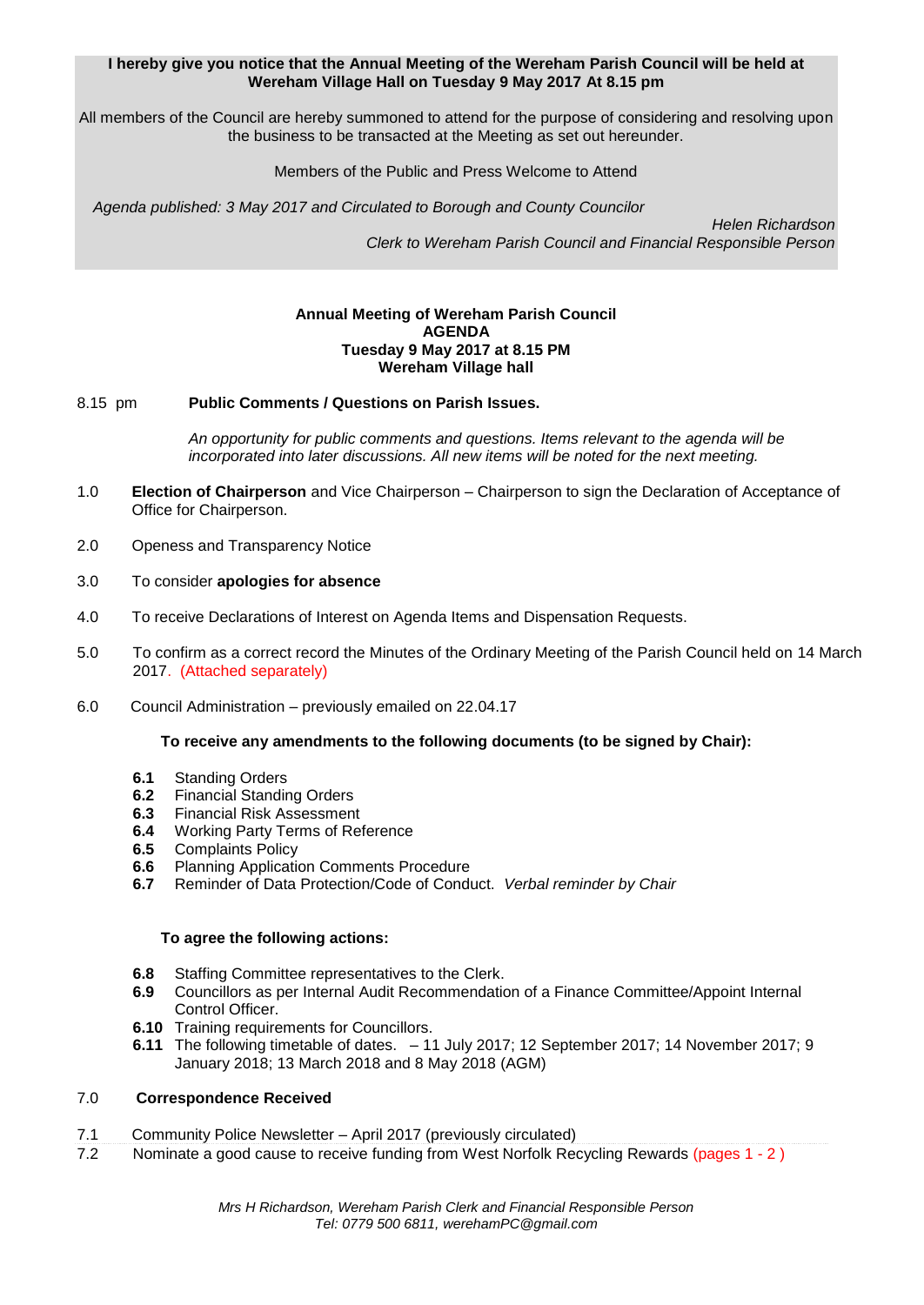- 7.3 BCKLWN Notification of Property Address change formerly Shop and 1 Vine House to: The Post House, Church Road, Wereham (previously emailed 28.04.17)
- 7.4 Application to Erect a Headstone in Cemetery
- 7.5 NALC Newsletters previously emailed

## 8.0 **Wereham Village Hall**

**8.1** Update from the Wereham Village Hall Charity including funding update – Verbal from VH

## 9.0 **Village Management Issues**

- **9.1** Clerks Report May 2017 Any Queries/Comments (pages 3 4)<br>**9.2** Tyre Fly Tipping Update (pages 5 6)
- **9.2** Tyre Fly Tipping Update (pages  $5-6$ )<br>**9.3** Defibrillator Signage Position Decision
- **9.3** Defibrillator Signage Position Decision (5x)
- **9.4** Drainage at culvert (TF60414) Cllr Ratsey and Cllr Bruce Update
- **9.5** Tree on Field (Ivy and Litter)– Quotation for Discussion Verbal Chair
- **9.6** To consider the results of the bi-monthly play area inspection reports and agree any action required *Standard item verbal*
- **9.7** To consider the results of the bi-monthly Cemetery inspection reports and agree any action required. *Standard item verbal*
- **9.8** To note any new maintenance tasks and agree which need to be requested of the Rangers / Highways.

#### 10.0 **Planning**

**10.1 For Consideration** 17/00694/F | Demolition of existing dilapidated detached garage and replacement with new timber framed unit. Widening of vehicular access and installation of new gates, and repair/replacement to boundary fencing and walls | Tudor Lodge Church Road Wereham King's Lynn Norfolk PE33 9AP

## 10.2 **Planning Applications Received for Comment since the last meeting:**

- (A) Hollies Development New document revision dated 10 March 2017. Verbal Update
- (B) Planning Application: 17/00037/TPO (Tree Management). Land At the Row Wereham King's Lynn Norfolk PE33 9A – Comments returned on 19 April 2017 in regard to Tree Conservation.

#### 10.3 **Planning Decisions Received since the last meeting:**

None.

10.4 **BCKLWN – Call for Sites** – Local Plan Review 2016-2036 Update (pages 7 – 10 )

#### **11 Finance**

- 11.1 Accept accounts to 6 May 2017 and agree cheques to be signed and payments approved in accordance with list to be circulated to councillors at meeting
	- (A) Financial Summary to 6 May 2017 TO FOLLOW
	- (B) Financial Statement TO FOLLOW
- 11.2 To receive External Audit Papers (inc Assets Review) plus Internal Audit Report response letter. Papers include yearend figures for 31 March 2016 also for approval. (pages 11 - 20 )

# **12 Councillors concerns and agenda items for next meeting –** *information only*

# **13 Forward Work Programme – For information only**

## **JULY 2017**

Friends of Wereham Pond group to be established after pond repair. Village Hall Build Site Safety Update. Tree Survey Quotations Approval Defibrillator Funding Surplus Annual St Margaret's Church Clock Service SAM2 Data Review